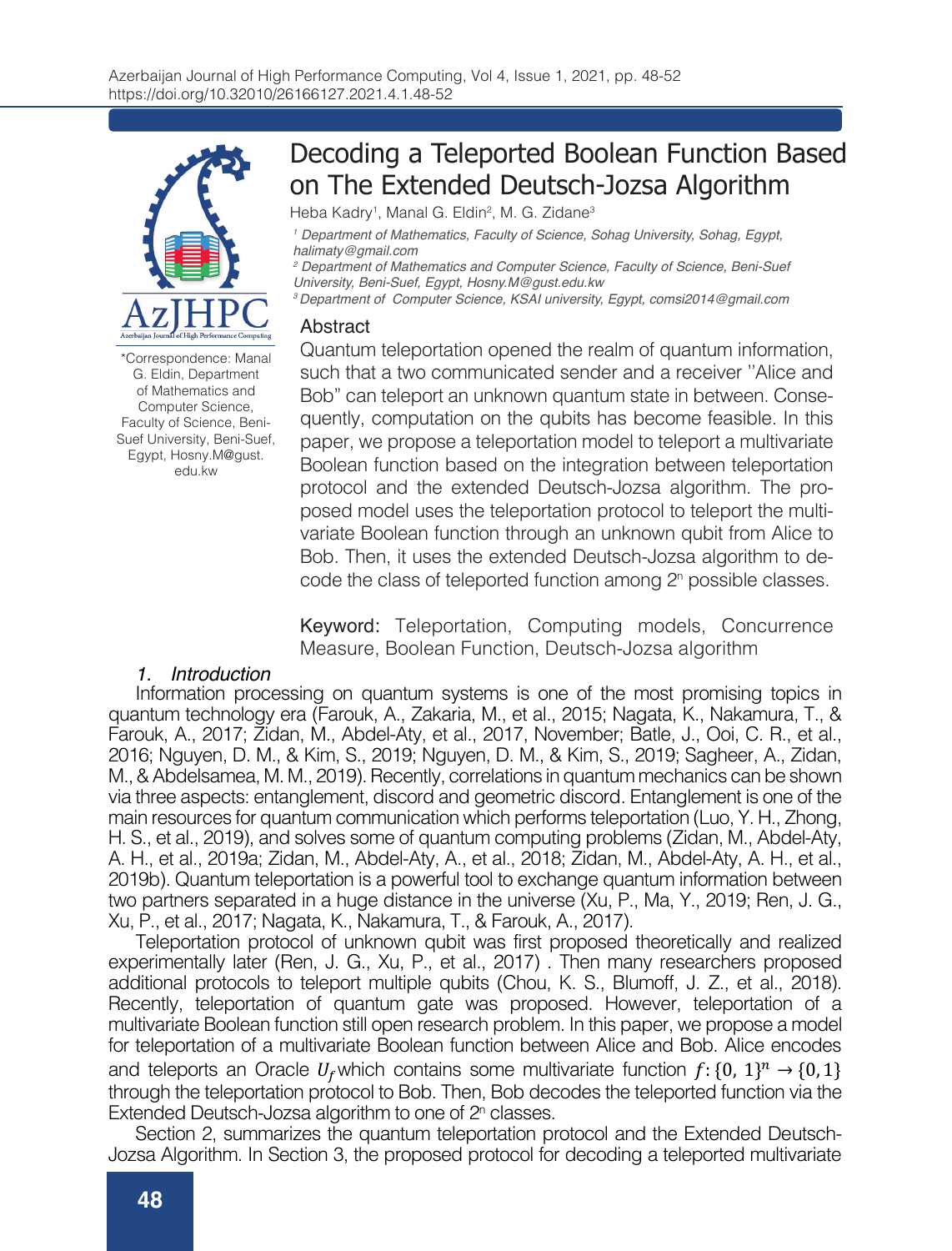Boolean Function based on the Extended Deutsch-Jozsa Algorithm is explained in details. Section 4 is devoted concludes the main findings of the paper.

## *2. Methodology*

## *2.1. The Extended Deutsch-Jozsa Algorithm*

Here, we proceed to summarize the Extended Deutsch-Jozsa (EDJ) algorithm which was proposed based on the computing model that is explained. For an oracle  $U_f$  which encodes some unknown Boolean function  $f: \{0, 1\}^n \to \{0, 1\}$ . There exists,  $2^n$  possible different classes can be generated from n Boolean variables. Each class label d1 contains  $2^n!$  $\frac{2}{d_1!(2^n-d_1)!}$ possible Boolean functions. The algorithm that classifies a given Boolean function via an Oracle  $U_f$  to one of  $2^n$  classes is the EDJ algorithm compared to original Deutsch-Jozsa algorithm. which classifies only 2 classes (balanced class and constant class). The steps of EDJ algorithm are as follows:

Register preparation: initialize the two quantum registers as a tensor product of a register of size n qubits,  $|\chi\rangle = |0\rangle^{\otimes n}$ , and two ancillary qubits  $|nb\rangle = |00\rangle$ . Therefore, the state of the system is as follows:

$$
|\zeta_0\rangle = |\chi\rangle \otimes |nb\rangle = |0\rangle^{\otimes n} \otimes |0\rangle^{\otimes 2}
$$
  

$$
|\zeta_1\rangle = H^{\otimes n}|\chi\rangle \otimes I^{\otimes 2}|bn\rangle
$$
  

$$
|\zeta_2\rangle = U_f|\chi, b\rangle \otimes I|n\rangle
$$

Repeat the steps 1, 2, and 3 to get another decoupled copy of  $|hn\rangle$  because  $M_z$  operator needs two copies of  $|bn\rangle$  to quantify the degree of entanglement in between.

5. Apply the operator  $M_z$  on the two copies of the qubits  $|bn\rangle$  and estimate P0011 and P1100 to quantify the concurrence value C and estimate the P0000 and P1111 , where P0000, P0011, P1100 and P1111 in are the probabilities of the states  $|0000\rangle$ ,  $|0011\rangle$ ,  $|1100\rangle$ and  $|1111\rangle$ , respectively.

(i) If  $P_{0000} > P_{1111}$  then  $U_f \in class$  label  $d_1$ ,

$$
d_1 = \frac{2^n}{2}(1 - \sqrt{1 - C^2})
$$

a) If  $d_1 = 0$  then  $U_f$  is the constant function  $f(x_1, x_2, ..., x_n) = 0$ 

) If  $d_1 = \frac{2^n}{2}$  then  $U_f$  is a balanced fu

- c) If  $0 < d_1$  and  $d_1 \neq \frac{N}{2}$  then  $U_f \in$  the class label  $d_1$ .
- (ii) If  $P_{0000} < P_{1111}$  then  $U_f \in$  the *class* label  $d_1$ ,



Fig. 2. Diagram shows the main operations of the proposed protocol for teleporting and decoding a Boolean Multivariate function between Alice and Bob. chosen by Alice without revealing information about the function about the function to Eve. Hence, Alice needs

to Bob. Bob needs to figure out the class label + of the multivariate function which is teleported via the quantum channel by Alice using the Extended Deutsch-Jozsa algorithm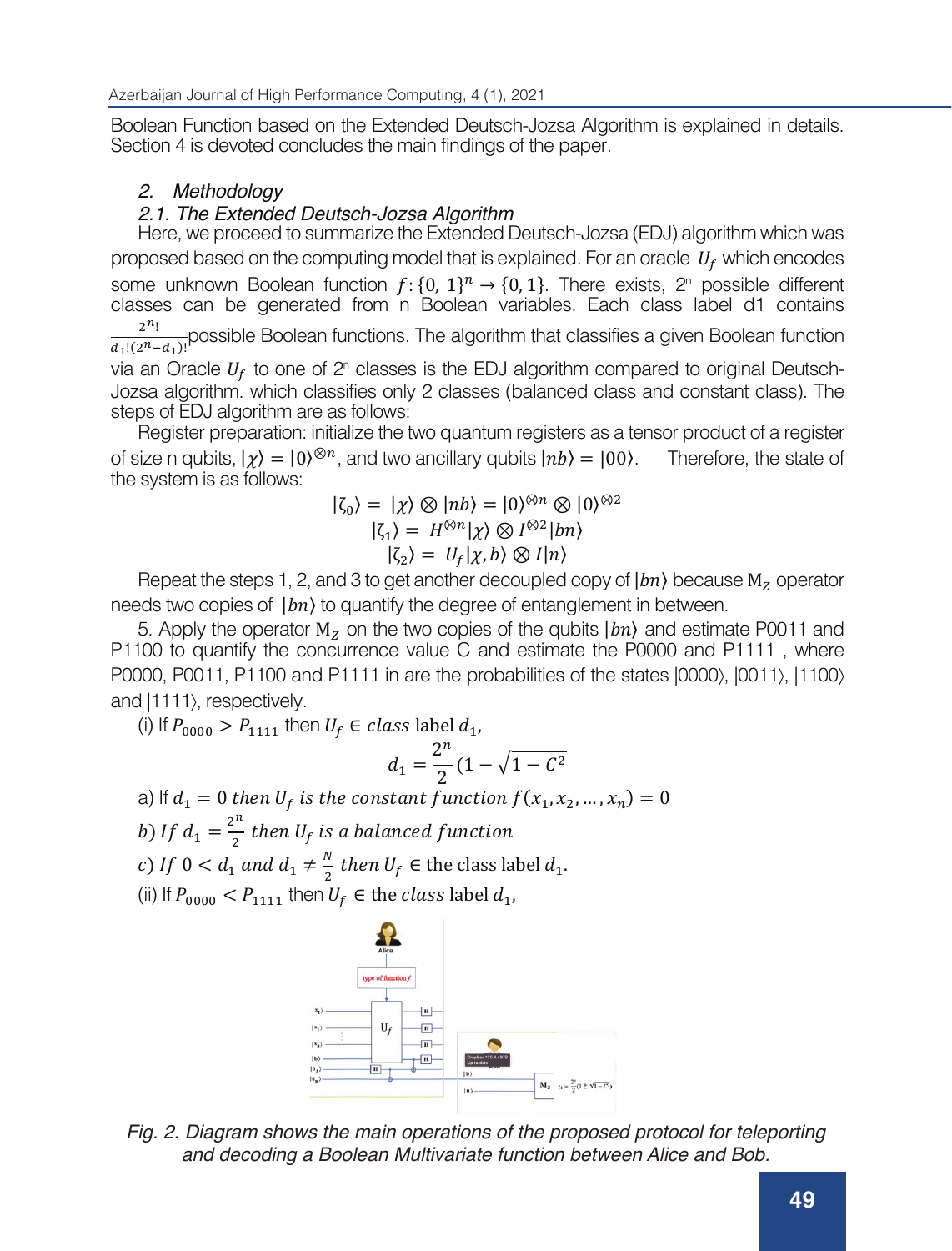$$
d_1 = \frac{2^n}{2} (1 + \sqrt{1 - C^2})
$$

a) If  $d_1 = 2^n$ , then  $U_f$  is the constant function  $f(x_1, x_2, ..., x_n) = 1$ b) If  $d_1 = \frac{2^n}{2}$  then  $U_f$  is a balanced func c) If  $0 < d_1$  and  $d_1 \neq \frac{2^n}{2}$  then  $U_f \in$  the class label  $d_1$ .  $\begin{array}{cc}\n a_1 & 2 \end{array}$ 

#### *3. The Proposed Decoding Protocol of a Teleported Multivariate function*  $\overline{a}$   $\overline{a}$   $\overline{b}$   $\overline{c}$   $\overline{b}$   $\overline{c}$   $\overline{c}$   $\overline{d}$   $\overline{d}$   $\overline{d}$   $\overline{d}$   $\overline{d}$   $\overline{d}$   $\overline{d}$   $\overline{d}$   $\overline{d}$   $\overline{d}$   $\overline{d}$   $\overline{d}$   $\overline{d}$   $\overline{d}$   $\overline{d}$   $\overline{d}$   $\overline{d}$   $\overline{$

3. The Proposed Decoding Protocol of a Teleported Multivariate function<br>Assume that Alice needs to distribute some key with Bob. Alice and Bob agreed in between to use a function which has included in one of 2n class label. This agreement is<br>bidden from Eve, Alice and Bob's goals are to determine which class label of the function hidden from Eve. Alice and Bob's goals are to determine which class label. This agreement is<br>hidden from Eve. Alice and Bob's goals are to determine which class label of the function chosen by Alice without revealing information about the function to Eve. Hence, Alice needs to teleport  $U_f$  via the qubit  $|t\rangle$ but the class label  $d_1$  o

to Bob. Bob needs to figure out the class label  $d_1$  of the multivariate function which is teleported via the quantum channel by Alice using the Extended Deutsch-Jozsa algorithm which is explained in Section 2.1.



Fig. 3. Comparison between he number of classes by the proposed model and the number of classes using standard Deutsch-Jozsa algorithm.<br>
<sup>2.htm</sup> number of classes using standard Deutsch-Jozsa algorithm. which is explained in Section 2.1.

To achieve this purpose, Alice and Bob can teleport and decode arbitrary multivariate Boolean function adopting the following proposed protocol: )lean function adopting the following proposed protocol:<br>1. Register preparation: initialize the two quantum registers as a tensor product of the

first negional proporation. Initialize the two quantum regions as a tensor product of the<br> $\frac{1}{\alpha}$  =  $\frac{1}{\alpha}$  =  $\frac{1}{\alpha}$  =  $\frac{1}{\alpha}$  =  $\frac{1}{\alpha}$  =  $\frac{1}{\alpha}$  =  $\frac{1}{\alpha}$  =  $\frac{1}{\alpha}$ register  $|\chi\rangle = |0\rangle^{\otimes n}$ , an ancillary qubit  $|b\rangle = |0\rangle$ , and two ancillary qubits  $|0_A0_B|$ , as follows  $|0_A0_B|$ , and  $|0_A0_B|$ 

$$
\zeta_0^{c1} = (\chi) \otimes (b) \otimes (0_A 0_B) = (0)^{\otimes n} \otimes (0) \otimes (0_A 0_B)
$$

 $|\zeta_0^{c1}\rangle = |\chi\rangle \otimes |b\rangle \otimes |0_A 0_B\rangle = |0\rangle^{\otimes n} \otimes |0\rangle \otimes |0_A 0_B\rangle$ <br>where the subscript A refers to Alice's qubit and the subscript B refers to Bob's qubit where the subscript A felers to Alice's qubit and the subscript B felers to Bob's qubit.<br>These two qubits are used to create the quantum teleportation channel between Alice and Bob in the next two steps as explained in Section 2.1. where the subscript A refers to Alice's qubit and the subscript B refers to Bob's qubit.

$$
|\zeta_1^{c1}\rangle = (I^{\otimes n+1}\otimes H \otimes I|\zeta_1\rangle
$$

ii.  $\left|\zeta_2^{c1}\right\rangle = (I^{\otimes n+1} \otimes \text{CNOT} \left|\zeta_2\right\rangle$  $\langle \mathbf{K}_1 | \mathbf{K}_2^{\mathsf{C}^1} \rangle = (I^{\otimes n+1} \otimes \text{CNOT} | \mathbf{K}_2)$ 

2. Alice processing:

(a) 
$$
|\zeta_3^{c1}\rangle = (H^{\otimes n} \otimes I^{\otimes 3})|\chi\rangle|b\rangle \otimes \frac{|0_A0_B\rangle + |1_A1_B\rangle}{\sqrt{2}}
$$

(see Section 2.1), in the next three steps as follows:<br><u>In the next three</u> steps as follows:

with the first n  $\mathcal{A}$  and  $\mathcal{A}$  and  $\mathcal{A}$  and  $\mathcal{A}$  and  $\mathcal{A}$  and  $\mathcal{A}$  and  $\mathcal{A}$ 

(b)  $|\zeta_4^{(2)}\rangle = (U_f \otimes I^{\otimes 2})|\chi\rangle|b\rangle \otimes \frac{|0_A0_B\rangle + |1_A1_B\rangle}{\sqrt{2}}$ , where the action of an Oracle  $U_f$  on the first n + 1 qubits is  $U_f | x_1, x_2, ..., x_n x_{n+1} \rangle = | x_1, x_2, ..., x_n, (x_1, x_2, ..., x_n + x_{n+1}) \mod 2$ . It  $B_{\text{tot}}$  both processings:  $B_{\text{tot}}$  receives the classical message, matrix  $\mathbf{r}$  and  $\mathbf{r}$  is  $\mathbf{r}$  and  $\mathbf{r}$  is  $\mathbf{r}$  and  $\mathbf{r}$  is  $\mathbf{r}$  and  $\mathbf{r}$  is  $\mathbf{r}$  and  $\mathbf{r}$  is  $\mathbf{r}$  is  $\mathbf{r}$ should be noted that the qubit which has index n+1 is the qubit which is labeled  $|b\rangle$ . (b)  $|\zeta_4^{c1}\rangle = (U_f \otimes I^{\otimes 2})|\chi\rangle|b\rangle \otimes \frac{|0_A0_B\rangle + |1_A1_B\rangle}{\sqrt{2}}$ , where the action of an Oracle  $U_f$  on the

0#⟩. Bob applies the operator Mz to the last four qubits of the state |:

(c) Teleportation operation: Alice teleports the qubit |b) to Bob using teleportation protocol

0+⟩ = (⊗"1+⊗ ⊗#|6` Remark: in the above step, the Hadmard gate is applied to

estimates the probabilities of the states |0000ñ, |0011ñ, |1100ñ and |1111ñ, and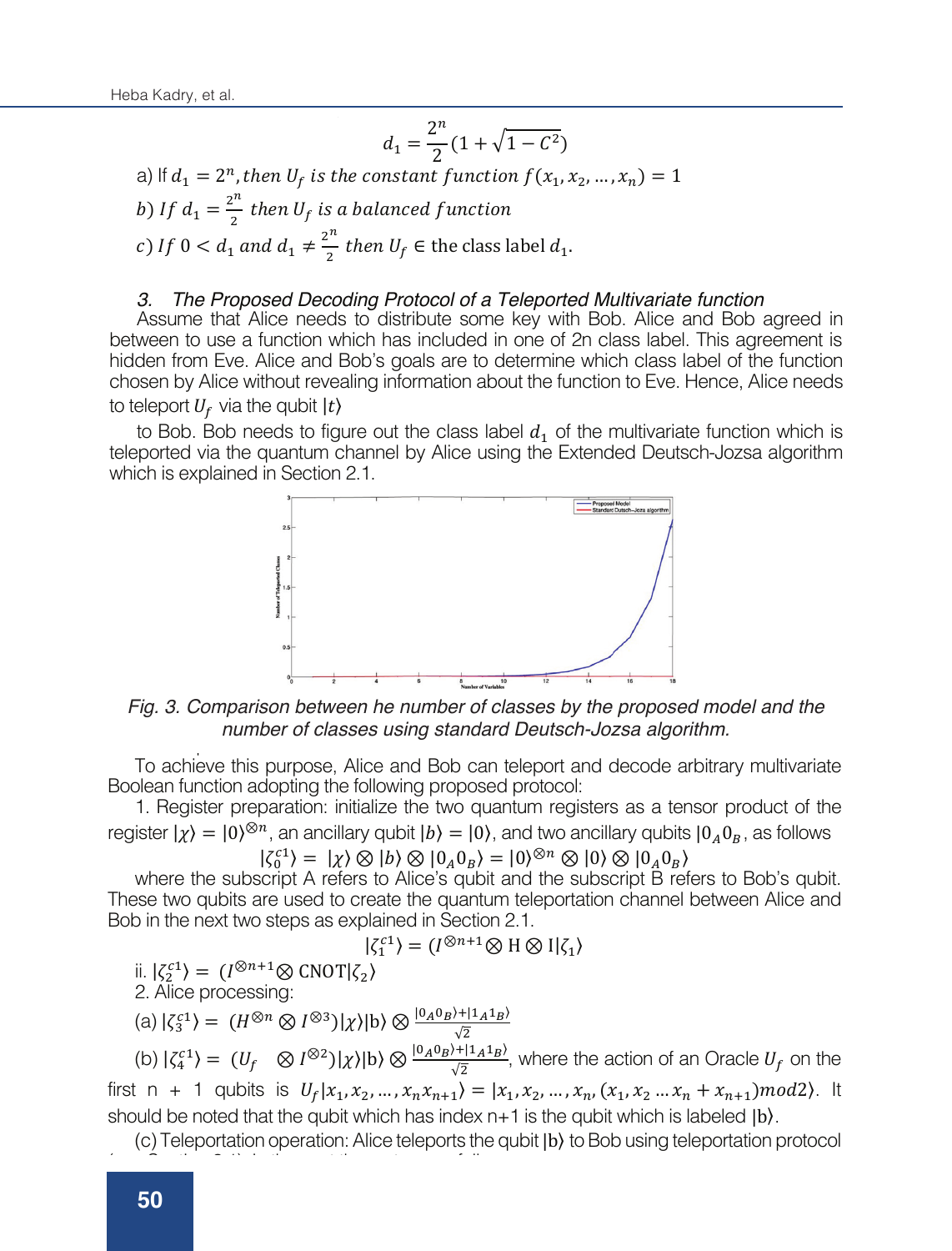(see Section 2.1), in the next three steps as follows:

i.  $|\zeta_5^{c1}\rangle = (H^{\otimes n+1} \otimes I^{\otimes 2}|\zeta_4\rangle$  Remark: in the above step, the Hadmard gate is applied to the first n+1 of the system  $\zeta_4$  not to the qubit  $\zeta$  only, because the qubit  $\zeta$  is entangled with the first n + 1 qubits due to the effect of an Oracle  $U_f$ .

 $\langle \mathbf{K}^{\text{cl}} \rangle = (\mathbf{I}^{\otimes n} \otimes \text{CNOT} \otimes \mathbf{I} | \zeta_5).$ 

Alice perform measurement process on the two qubits which have the indices 1 and n + 2 in the quantum system have the state defined by  $|\zeta_{\epsilon}\rangle$ . Then, she sends the classical message msg which contains the measurement result to Bob.

iv. Alice repeats steps 1-2 to teleport another copy of the state  $\binom{7c^2}{6}$  to Bob.

Bob processing: After Bob receives the classical message, msg, from Alice, he applies I gate, X gate, Z gate or XZ gate upon the content of the message msg is 00, 01, 10 or 11, respectively, on his qubit, then system is transformed to the state  $|\zeta_7^{c1}\rangle$ . Then,

Bob adds another qubit  $|n\rangle = |0\rangle$  to the system,  $|\zeta_8^{c_1}\rangle = |\zeta_7^{c_1}\rangle \otimes |0\rangle$ .

ii. After that. Bob receives the second copy of the state  $\ket{\zeta_6^{c_1}}$  and transforms it to the state  $|\zeta_8^{c2}\rangle$ . Bob applies the operator Mz to the last four qubits of the state  $|\zeta_8^{c1}\rangle\otimes|\zeta_8^{c2}\rangle$ . Then, he estimates the probabilities of the states  $|0000\rangle$ ,  $|0011\rangle$ ,  $|1100\rangle$  and  $|1111\rangle$ , and calculates the concurrence value  $C = \sqrt{2(P_{0011} + P_{1100})}$ 

(I) If  $P_{0000} > P_{1111}$  then  $U_f \in class$  label  $d_1$ ,

$$
d_1 = \frac{2^n}{2} (1 + \sqrt{1 - C^2})
$$

a) If  $d_1 = 0$  then  $U_f$  is the constant function  $f(x_1, x_2, ..., x_n) = 0$ 

b) If  $d_1 = \frac{2^n}{2}$  then  $U_f$  is a balanced fu

c) If  $0 < d_1$  and  $d_1 \neq \frac{N}{2}$  then  $U_f \in$  the class label  $d_1$ .

(II) If  $P_{0000} < P_{1111}$  then  $U_f \in$  the class label  $d_1$ ,

$$
d_1 = \frac{2^n}{2} (1 + \sqrt{1 - C^2})
$$

a) If  $d_1 = 2^n$ , then  $U_f$  is the constant function  $f(x_1, x_2, ..., x_n) = 1$ b) If  $d_1 = \frac{2^n}{2}$  then  $U_f$  is a balanced fu

c) If  $0 < d_1$  and  $d_1 \neq \frac{2^n}{n}$  then  $U_f \in$  the class label  $d_1$ .<br>The guarantum give it of the unbelogenteed is obourn in l

The quantum circuit of the whole protocol is shown in Fig. 1. The proposed protocol can be used to teleport a multivariate Boolean function from Alice and Bob and is decoded by Bob. Fig. 2 compares the number of class that can be decoded by Bob using the original Deutsch-Jozsa algorithm and the proposed protocol upon EDJ algorithm. This figure shows that the number of classes in increased exponentially as a function in the number of variables in case EDJ algorithm compared to original Deutsch-Jozsa which classifies only two classes (constant and balanced classes).

Hence, upon the proposed protocol, Alice and Bob can share 2<sup>n</sup> keys in between instead of only two keys using Detsch-Jozsa algorithm (Zidan, M., 2020). Moreover, has been indicated that the complexity of EDJ algorithm is polynomial time On IBM's quantum computer compared with classical algorithms which solve the same problem in exponential time indicating that the proposed algorithm is faster in contrast with traditional computers.

Finally, the proposed protocol open the door for cloud quantum computing and for proposing set of robust encryption protocols that can use 2n keys.

#### *Conclusion*

In this work, we proposed a novel protocol to decode the class of a teleported multivariate Boolean function, among 2n classes based on the Extended Deutsch-Jozsa algorithm that

This problem can not be implemented on traditional computers, where teleportation of the